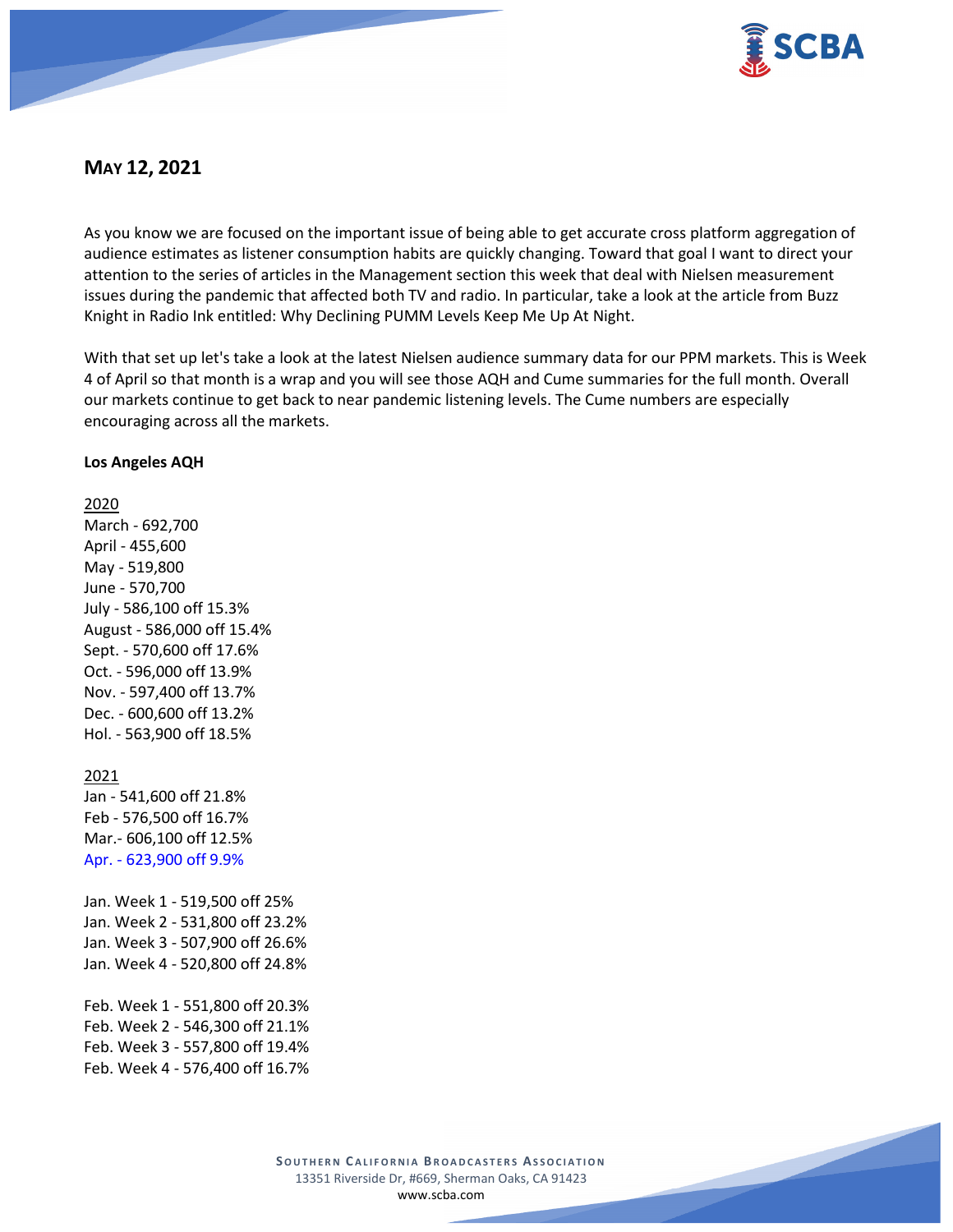

Mar. Week 1 - 590,900 off 14.6% Mar. Week 2 - 578,500 off 16.4% Mar. Week 3 - 615,500 off 11.1% Mar. Week 4 - 639,600 off 7.7%

Apr. Week 1 - 635,600 off 8.2% Apr. Week 2 - 612,400 off 11.5% Apr. Week 3 - 620,100 off 10.5% Apr. Week 4 - 627,100 off 9.5%

## **Los Angeles Cume**

#### 2020

March - 10,611,300 April - 9,080,100 May - 9,572,200 June - 9,941,100 July - 10,089,600 off 4.9% August - 10,029,800 off 5.4% Sept. - 9,999,500 off 5.7% Oct. - 10,055,100 off 5.2% Nov. - 10,133,900 off 4.4% Dec. - 9,955,600 off 6.1% Hol. - 9,936,300 off 6.3%

#### 2021

Jan. - 9,587,700 off 9.6% Feb. - 9,717,300 off 8.4% Mar. - 9,817,600 off 7.5% Apr. - 10,212,500 off 3.8%

Jan. Week 1 - 9,541,700 off 10% Jan. Week 2 - 9,560,000 off 9.9% Jan. Week 3 - 9,558,400 off 9.9% Jan. Week 4- 9,690,700 off 8.6%

Feb. Week 1 - 9,660,500 off 8.9% Feb. Week 2 - 9,776,500 off 7.8% Feb. Week 3 - 9,603,500 off 9.4% Feb. Week 4 - 9,828,900 off 7.3%

Mar. Week 1 - 9,647,900 off 9% Mar. Week 2 - 9,582,400 off 9.6% Mar. Week 3 - 9,965,900 off 6% Mar. Week 4 - 10,074,100 off 5.1%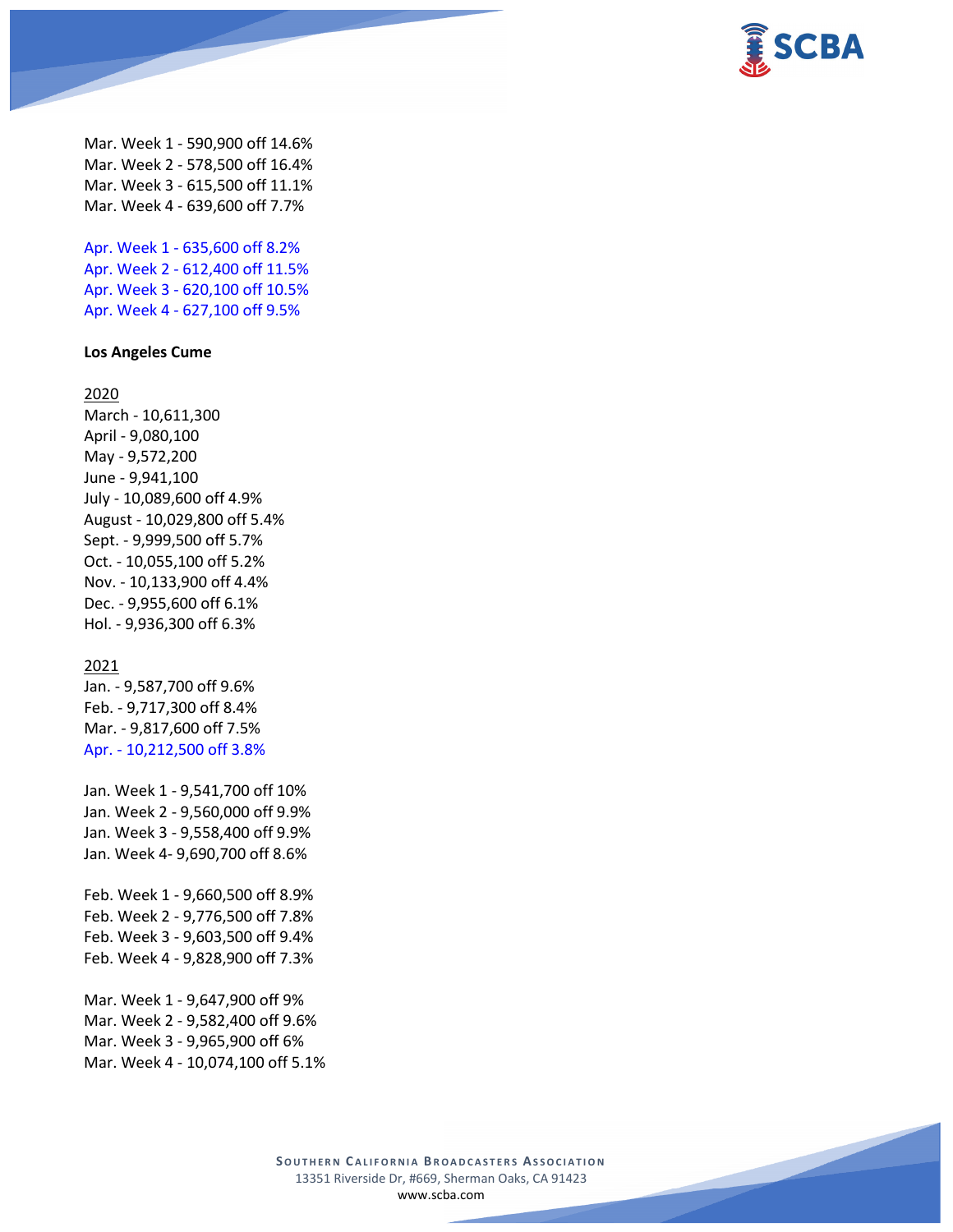

Apr. Week 1 - 10,328,400 off 2.7% Apr. Week 2 - 10,069,400 off 5.1% Apr. Week 3 - 10,230,100 off 3.6% Apr. Week 4 - 10,222,300 off 3.7%

#### **Riverside/San Bernardino AQH**

#### 2020

March - 128,900 April - 96,200 May - 105,000 June - 115,100 July - 108,600 off 15.7% August - 109,400 off 15.1% Sept. - 102,100 off 20.7% Oct. - 106,000 off 17.7% Nov. - 105,600 off 18% Dec.- 108,200 off 16% Hol. - 95,600 off 25.8%

#### 2021

Jan. - 91,500 off 29% Feb. -101,800 off 21% Mar. - 105,800 off 17.9% Apr, - 111,300 off 13.7%

Jan. Week 1 - 88,900 off 31% Jan. Week 2 - 86,400 off 32.9% Jan. Week 3 - 85,800 off 33.4% Jan. Week 4 - 95,100 off 26.2%

Feb. Week 1 - 97,700 off 24.2% Feb. Week 2 - 98,000 off 23.9% Feb. Week 3 - 98,200 off 23.8% Feb. Week 4 - 101,900 off 20%

Mar. Week 1 - 101,600 off 21.1% Mar. Week 2 - 105,500 off 18% Mar. Week 3 - 110,400 off 14.4% Mar. Week 4 - 105,900 off 17.8%

Apr. Week 1 - 111,400 off 13.6% Apr. Week 2 - 108,300 off 15.9% Apr. Week 3 - 113,200 off 12.2% Apr. Week 4 - 112,400 off 12.8%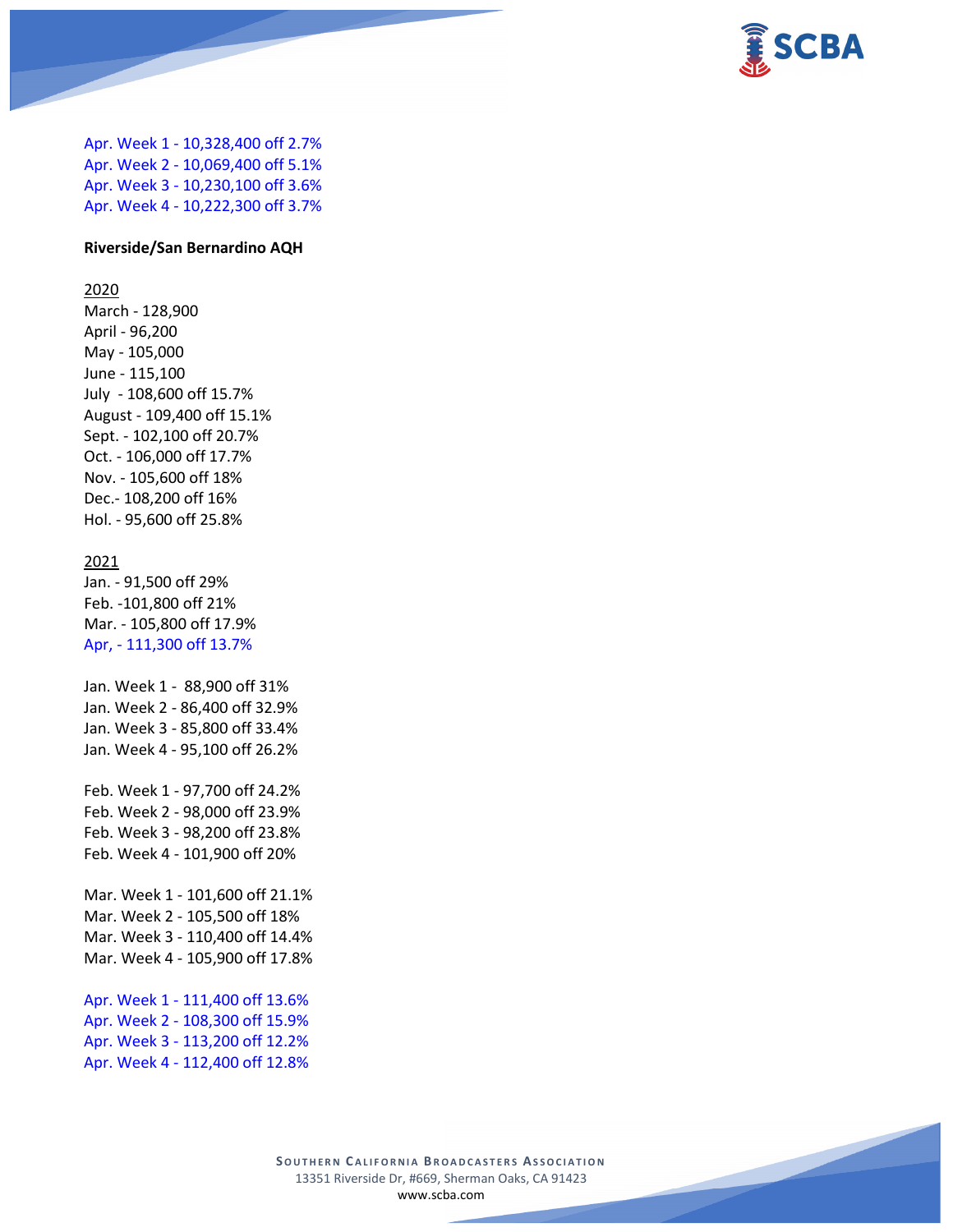

#### **Riverside/San Bernardino Cume**

2020

March - 2,012,400 April - 1,727,400 May - 1,846,500 June - 1,924,800 July - 1,968,100 off 2.2% August - 1,948,500 off 3.1% Sept. - 1,909,800 off 5% Oct. - 1,891,200 off 6% Nov. - 1,901,700 off 5.5% Dec. - 1,920,900 off 4.5% Hol. - 1,866,700 off 7.2%

#### 2021

Jan. - 1,824,500 off 9.3% Feb. - 1,941,100 off 3.5% Mar. - 1,919,700 off 4.6% Apr. - 1,948,200 off 3.2%

Jan. Week 1 - 1,831,600 off 8.9% Jan. Week 2 - 1,792,800 off 10.9% Jan. Week 3 - 1,790,600 off 11% Jan. Week 4 - 1,882,900 off 6.4%

Feb. Week 1 - 1,921,500 off 4.5% Feb. Week 2 - 1,930,300 off 4% Feb. Week 3 - 1,945,000 off 3.3% Feb. Week 4 - 1,967,800 off 2.2%

Mar. Week 1 - 1,903,700 off 5.4% Mar. Week 2 - 1,876,800 off 6.7% Mar. Week 3 - 1,930,600 off 4.1% Mar. Week 4 - 1,967,600 off 2.2%

Apr. Week 1 - 1,935,000 off 3.8% Apr. Week 2 - 1,919,100 off 4.6% Apr. Week 3 - 1,960,000 off 2.6% Apr. Week 4 - 1,978,600 off 1.7%

#### **San Diego AQH**

#### 2020

March - 142,700 April - 98,000 May - 109,400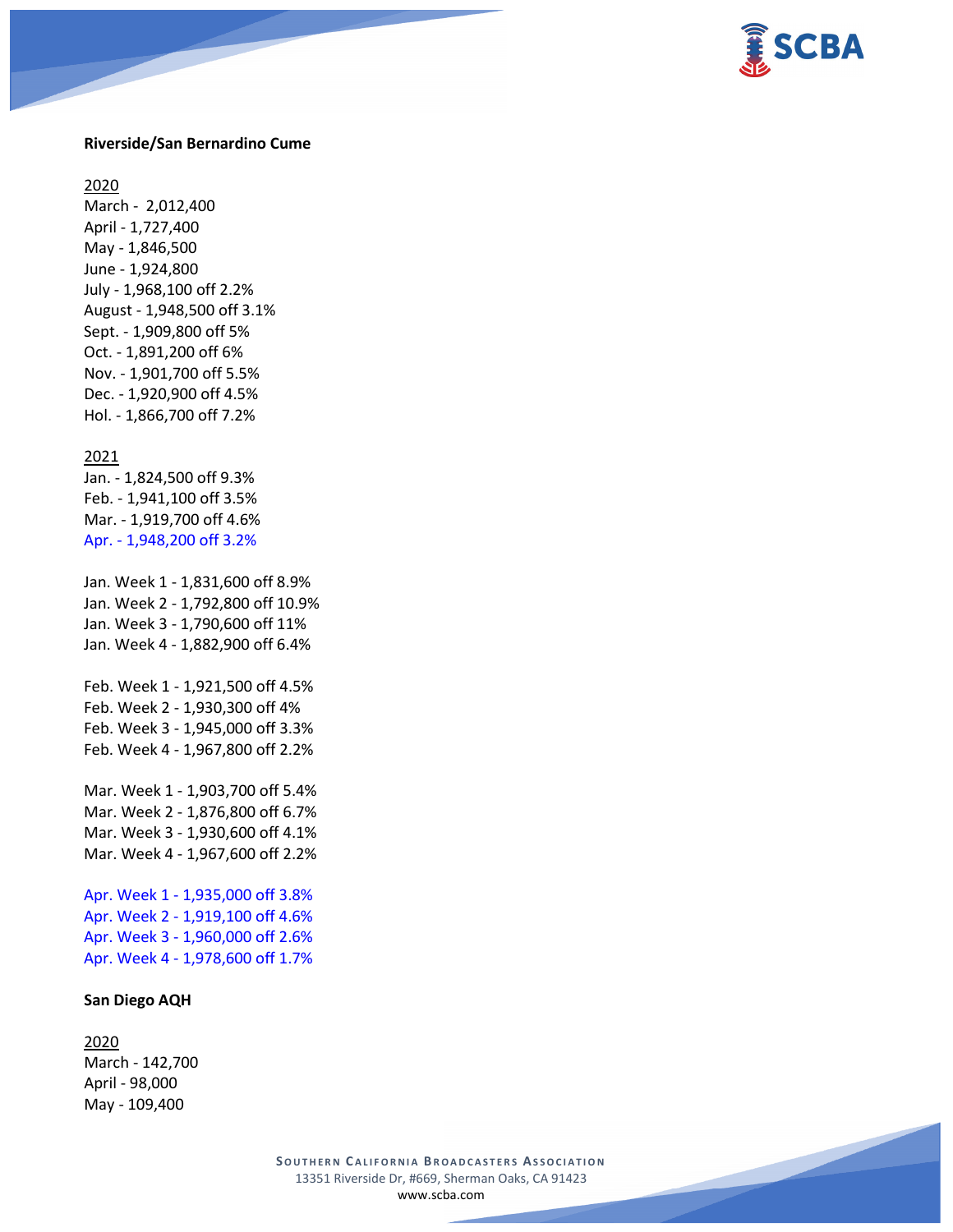

June - 120,100 July - 126,000 August - 128,500 (off 10%) Sept. - 125,000 (off 12.4%) Oct. - 126,800 (off 11.1%) Nov. - 129,300 (off 9.4%) Dec. - 124,500 (off 12.8%) Hol. - 119,700 (off 16.11%)

#### 2021

Jan. - 114,200 (off 19.97%) Feb. - 117,700 (off 17.5%) Mar. - 119,900 (off 16.0%) Apr. - 122,000 (off 14.5%)

Jan. Week 1 - 112,300 off 21.3% Jan. Week 2 - 111,500 off 21.9% Jan. Week 3 - 105,200 off 26.3% Jan. Week 4 - 112,100 off 21.4%

Feb. Week 1 - 114,800 off 19.6% Feb. Week 2 - 111,800 off 21.7% Feb. Week 3 - 113,100 off 20.7% Feb. Week 4 - 113,900 off 20.2%

Mar. Week 1 - 117,000 off 18.0% Mar. Week 2 - 119,000 off 16.6% Mar. Week 3 - 118,700 off 16.8% Mar. Week 4 - 124,700 off 12.6%

Apr. Week 1 - 122,500 off 14.2% Apr. Week 2 - 124,000 off 13.1% Apr. Week 3 - 119,800 off 16.0% Apr. Week 4 - 121,700 off 14.7%

#### **San Diego Cume**

## 2020

March - 2,549,000 April - 2,133,900 May - 2,303,400 June - 2,408,600 July - 2,438,900 August - 2,418,400 (off 5.1% from March) Sept. - 2,382,700 (off 6.5%) Oct. - 2,398,000 (off 5.9%)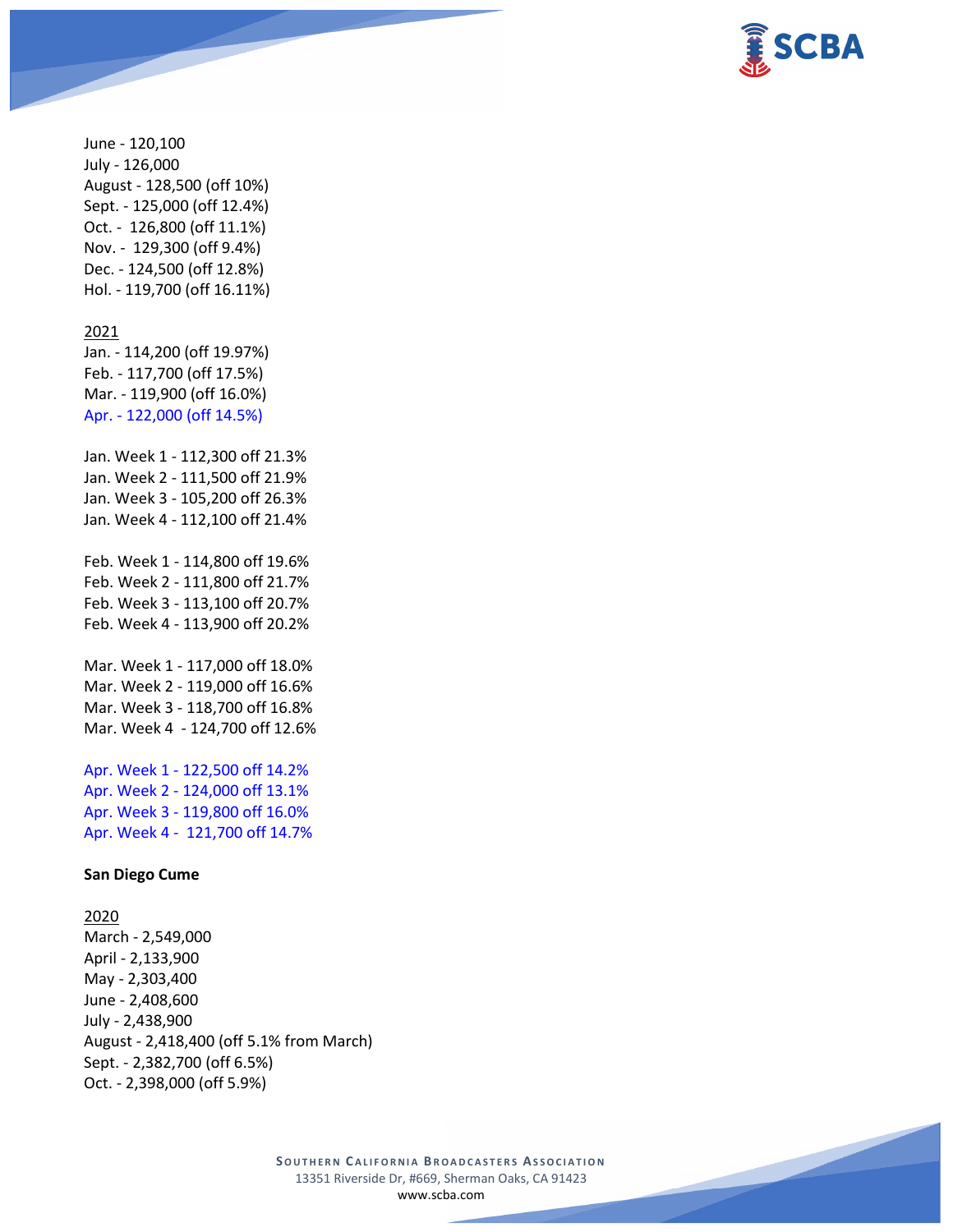

Nov. - 2,361,900 (off 7.3%) Dec. - 2,388,500 (off 6.3%) Hol. - 2,344,600 (off 8.0%)

2021 Jan. - 2,287,800 (off 10.2%) Feb. - 2,302,200 (off 9.7%) Mar. - 2,314,400 (off 9.2%) Apr. - 2,319,500 (off 9.0%)

Jan. Week 1 - 2,377,200 (off 6.7%) Jan. Week 2 - 2,296,200 (off 9.9%) Jan. Week 3 - 2,163,800 (off 15.1%) Jan. Week 4 - 2,313,900 (off 9.2%)

Feb. Week 1 - 2,242,900 (off 12.0%) Feb. Week 2 - 2,342,600 (off 8.1%) Feb. Week 3 - 2,324,000 (off 8.8%) Feb. Week 4 - 2,299,500 (off 9.8%)

Mar. Week 1 - 2,305,100 (off 9.6%) Mar. Week 2 - 2,314,400 (off 9.2%) Mar. Week 3 - 2,321,300 (off 8.9%) Mar. Week 4 - 2,316,700 (off 9.1%)

Apr. Week 1 - 2,275,600 (off 10.7%) Apr. Week 2 - 2,354,300 (off 7.6%) Apr. Week 3 - 2,265,200 (off 11.1%) Apr. Week 4 - 2,382,800 (off 6.5%)

Now it is time to unlock the vault of learning and while you review this week's curated offerings keep this quote in mind:

"Continuous learning is the minimum requirement for success in any field." Brian Tracy

**Resources and Articles of Interest to Sales and Advertisers:**

**IAB: Podcast Revenue Grew 19% In 2020; Ad Gains Seen Accelerating To \$2 Billion By 2023.**

Inside Radio May 12, 2021 [http://www.insideradio.com/podcastnewsdaily/iab-podcast-revenue-grew-19-in-2020-ad-gains-seen](http://www.insideradio.com/podcastnewsdaily/iab-podcast-revenue-grew-19-in-2020-ad-gains-seen-accelerating-to-2-billion-by/article_68eb6aec-b345-11eb-b59f-bb441c6dc356.html)[accelerating-to-2-billion-by/article\\_68eb6aec-b345-11eb-b59f-bb441c6dc356.html](http://www.insideradio.com/podcastnewsdaily/iab-podcast-revenue-grew-19-in-2020-ad-gains-seen-accelerating-to-2-billion-by/article_68eb6aec-b345-11eb-b59f-bb441c6dc356.html)

Here is the full IAB U.S. Podcast Advertising Revenue Study:

**ATTACHMENT**: [IAB 2020 Podcast Advertising](https://scba.com/iab_2020_podcast_advertising_revenue_report_2021-05-pptx/) Revenue Report

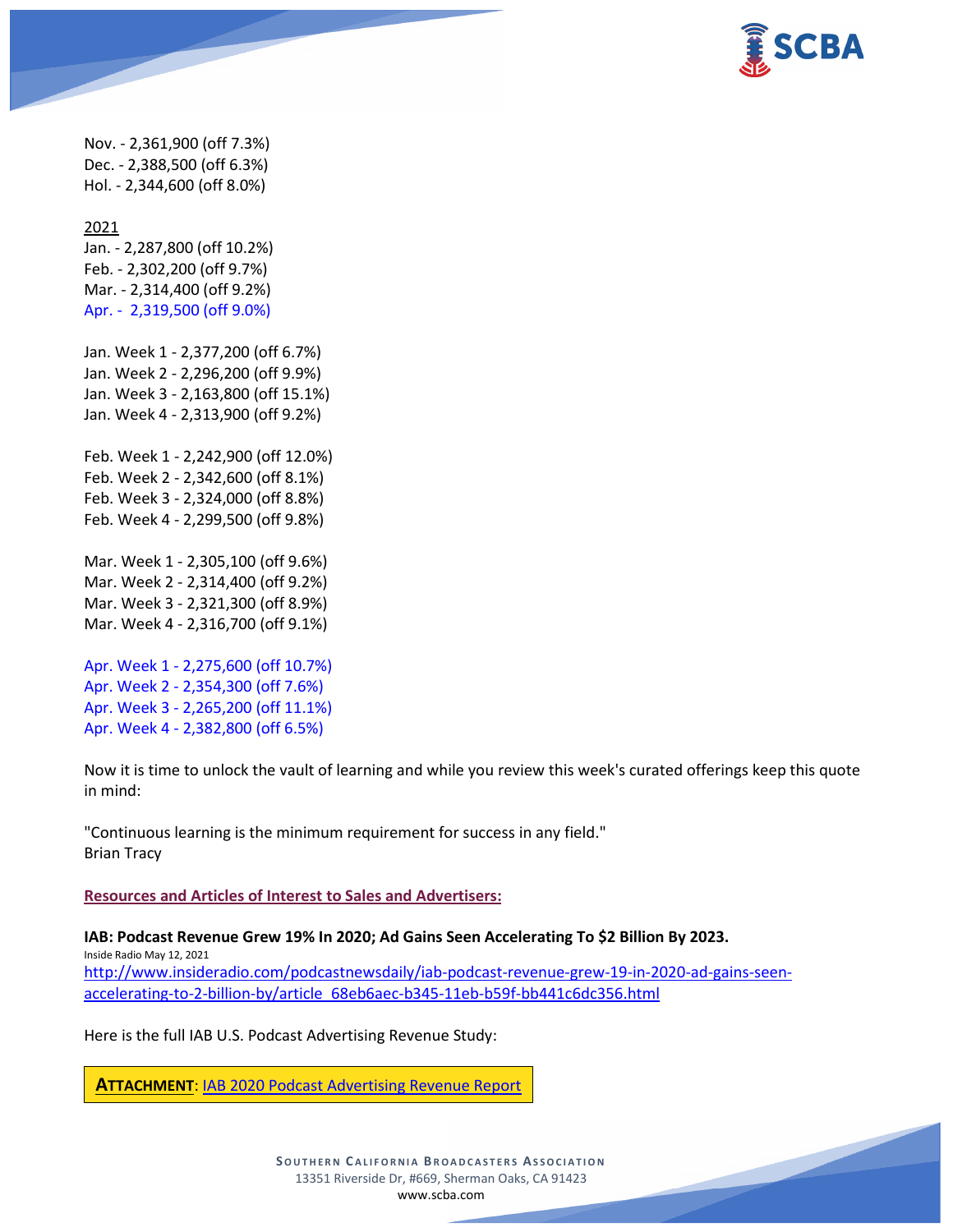

#### **From IAB Podcast Upfront A Story Of Growing Audiences, Revenue, And Advertiser Interest.** Inside Radio May 12, 2021

[http://www.insideradio.com/podcastnewsdaily/from-iab-podcast-upfront-a-story-of-growing-audiences](http://www.insideradio.com/podcastnewsdaily/from-iab-podcast-upfront-a-story-of-growing-audiences-revenue-and-advertiser-interest/article_c283dff0-b343-11eb-8550-4bc8323ad94a.html)[revenue-and-advertiser-interest/article\\_c283dff0-b343-11eb-8550-4bc8323ad94a.html](http://www.insideradio.com/podcastnewsdaily/from-iab-podcast-upfront-a-story-of-growing-audiences-revenue-and-advertiser-interest/article_c283dff0-b343-11eb-8550-4bc8323ad94a.html)

# **What Could Drive Podcast Subscriptions? Hint: Survey Says Most Listeners Don't Mind Ads**.

Inside Radio (Cumulus/Signal Hill Insights) May 12, 2021

[http://www.insideradio.com/podcastnewsdaily/what-could-drive-podcast-subscriptions-hint-survey-says-most](http://www.insideradio.com/podcastnewsdaily/what-could-drive-podcast-subscriptions-hint-survey-says-most-listeners-don-t-mind-ads/article_5df29578-b342-11eb-8c63-131f5a3359c1.html)[listeners-don-t-mind-ads/article\\_5df29578-b342-11eb-8c63-131f5a3359c1.html](http://www.insideradio.com/podcastnewsdaily/what-could-drive-podcast-subscriptions-hint-survey-says-most-listeners-don-t-mind-ads/article_5df29578-b342-11eb-8c63-131f5a3359c1.html)

**Top Podcast Advertisers' Quarterly Spend? Half A Million.** Inside Radio May 11, 2021 [http://www.insideradio.com/podcastnewsdaily/top-podcast-advertisers-quarterly-spend-half-a](http://www.insideradio.com/podcastnewsdaily/top-podcast-advertisers-quarterly-spend-half-a-million/article_b389506a-b277-11eb-aa9b-0bd4d266ceb2.html)[million/article\\_b389506a-b277-11eb-aa9b-0bd4d266ceb2.html](http://www.insideradio.com/podcastnewsdaily/top-podcast-advertisers-quarterly-spend-half-a-million/article_b389506a-b277-11eb-aa9b-0bd4d266ceb2.html)

## **Not All Latinx Are The Same: Embrace Diversity Within This Community**

MediaPost May 5, 2021 [https://www.mediapost.com/publications/article/363015/not-all-latinx-are-the-same-embrace-diversity](https://www.mediapost.com/publications/article/363015/not-all-latinx-are-the-same-embrace-diversity-wit.html?utm_source=newsletter&utm_medium=email&utm_content=readmore&utm_campaign=122324&hashid=nPO6kNh8ToCb2_NBH4Mycg)[wit.html?utm\\_source=newsletter&utm\\_medium=email&utm\\_content=readmore&utm\\_campaign=122324&has](https://www.mediapost.com/publications/article/363015/not-all-latinx-are-the-same-embrace-diversity-wit.html?utm_source=newsletter&utm_medium=email&utm_content=readmore&utm_campaign=122324&hashid=nPO6kNh8ToCb2_NBH4Mycg) [hid=nPO6kNh8ToCb2\\_NBH4Mycg](https://www.mediapost.com/publications/article/363015/not-all-latinx-are-the-same-embrace-diversity-wit.html?utm_source=newsletter&utm_medium=email&utm_content=readmore&utm_campaign=122324&hashid=nPO6kNh8ToCb2_NBH4Mycg)

## **How in-car advertising fuels retail growth**

ANA (Waze Sponsored Ads) May 11, 2021

# **(Important Heads Up - This is Waze sponsored content but there is a lot of good sourced material in it that you can "borrow" and easily apply to in-car radio advertising)**

[https://www.waze.com/ads/article/stay-the](https://www.waze.com/ads/article/stay-the-course/?utm_source=SmartBrief&utm_medium=Paid_Email&utm_campaign=Marketing_Headline)[course/?utm\\_source=SmartBrief&utm\\_medium=Paid\\_Email&utm\\_campaign=Marketing\\_Headline](https://www.waze.com/ads/article/stay-the-course/?utm_source=SmartBrief&utm_medium=Paid_Email&utm_campaign=Marketing_Headline)

Here is the full presentation:

**ATTACHMENT**: Waze [Ads Stay The Course](https://scba.com/waze_ads_stay_the_course/)

#### **Automaker TV Spending Increases 148% Year-Over-Year**

MediaPost May 10, 2021 [https://www.mediapost.com/publications/article/363138/automaker-tv-spending-increases-148-year-over](https://www.mediapost.com/publications/article/363138/automaker-tv-spending-increases-148-year-over-yea.html?utm_source=newsletter&utm_medium=email&utm_content=readmore&utm_campaign=122326&hashid=Xbl3-p0DS1exdHSa15Xu_g)[yea.html?utm\\_source=newsletter&utm\\_medium=email&utm\\_content=readmore&utm\\_campaign=122326&has](https://www.mediapost.com/publications/article/363138/automaker-tv-spending-increases-148-year-over-yea.html?utm_source=newsletter&utm_medium=email&utm_content=readmore&utm_campaign=122326&hashid=Xbl3-p0DS1exdHSa15Xu_g) [hid=Xbl3-p0DS1exdHSa15Xu\\_g](https://www.mediapost.com/publications/article/363138/automaker-tv-spending-increases-148-year-over-yea.html?utm_source=newsletter&utm_medium=email&utm_content=readmore&utm_campaign=122326&hashid=Xbl3-p0DS1exdHSa15Xu_g)

# **2022 Political Ad Planning is Underway**

SalesFuel May 11, 2021 <https://salesfuel.com/2022-political-ad-planning-is-underway/>

# **Uber Using Radio To Recruit Drivers For Uber Eats.**

Inside Radio (Media Monitors) May 11, 2021 [http://www.insideradio.com/free/uber-using-radio-to-recruit-drivers-for-uber-eats/article\\_c7daa440-b21f-](http://www.insideradio.com/free/uber-using-radio-to-recruit-drivers-for-uber-eats/article_c7daa440-b21f-11eb-ad48-83d8ce28e030.html)[11eb-ad48-83d8ce28e030.html](http://www.insideradio.com/free/uber-using-radio-to-recruit-drivers-for-uber-eats/article_c7daa440-b21f-11eb-ad48-83d8ce28e030.html)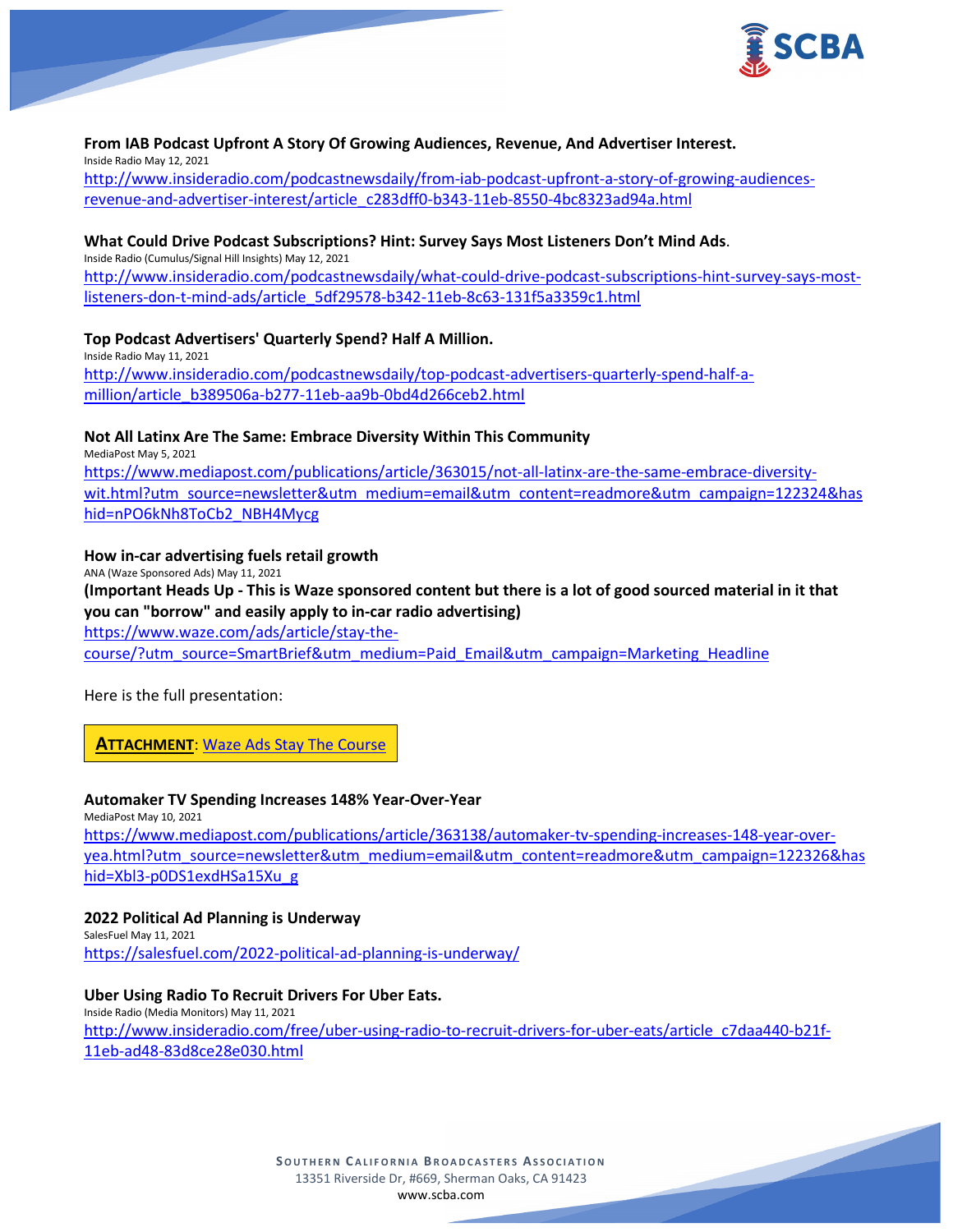

# **Magellan AI Podcast Advertising Quarterly Benchmark Report for Q1 2021**

**ATTACHMENT**: Magellan [AI Q1 2021 Podcast Ad Report](https://scba.com/magellan-ai-q121-benchmark-report-2/)

**Retailers optimistic about strong recovery in 2021** Chain Store Age May 10, 2021 [https://chainstoreage.com/retailers-optimistic-about-strong-recovery-](https://chainstoreage.com/retailers-optimistic-about-strong-recovery-2021?oly_enc_id=8319H4585489H7M&utm_source=omeda&utm_medium=email&utm_campaign=NL_CSA+Day+Breaker&utm_keyword=)[2021?oly\\_enc\\_id=8319H4585489H7M&utm\\_source=omeda&utm\\_medium=email&utm\\_campaign=NL\\_CSA+Da](https://chainstoreage.com/retailers-optimistic-about-strong-recovery-2021?oly_enc_id=8319H4585489H7M&utm_source=omeda&utm_medium=email&utm_campaign=NL_CSA+Day+Breaker&utm_keyword=) [y+Breaker&utm\\_keyword=](https://chainstoreage.com/retailers-optimistic-about-strong-recovery-2021?oly_enc_id=8319H4585489H7M&utm_source=omeda&utm_medium=email&utm_campaign=NL_CSA+Day+Breaker&utm_keyword=)

**Up Next, The Podcast Pitching Podcasts To Ad Buyers, Goes Live.** Inside Radio (Up Next) May 10, 2021 [http://www.insideradio.com/podcastnewsdaily/up-next-the-podcast-pitching-podcasts-to-ad-buyers-goes](http://www.insideradio.com/podcastnewsdaily/up-next-the-podcast-pitching-podcasts-to-ad-buyers-goes-live/article_717e81d8-b1b2-11eb-8e81-1f243dcfbbef.html)[live/article\\_717e81d8-b1b2-11eb-8e81-1f243dcfbbef.html](http://www.insideradio.com/podcastnewsdaily/up-next-the-podcast-pitching-podcasts-to-ad-buyers-goes-live/article_717e81d8-b1b2-11eb-8e81-1f243dcfbbef.html)

#### **Spring TV Ad-Sales Season Expected to Show Rebound From 2020, More Spending on Streaming Ad-supported streaming services are set to attract more advertising dollars as marketers face limited supply of commercials on broadcast and cable channels** WSJ May 7, 2021

[https://www.wsj.com/articles/spring-tv-ad-sales-season-expected-to-show-rebound-from-2020-more-spending](https://www.wsj.com/articles/spring-tv-ad-sales-season-expected-to-show-rebound-from-2020-more-spending-on-streaming-11620381600)[on-streaming-11620381600](https://www.wsj.com/articles/spring-tv-ad-sales-season-expected-to-show-rebound-from-2020-more-spending-on-streaming-11620381600)

#### **For Radio Listeners During COVID, 2020 Was the Year of the Stream.**

Inside Radio (Jacobs Media) May 10, 2021 [http://www.insideradio.com/free/for-radio-listeners-during-covid-2020-was-the-year-of-the](http://www.insideradio.com/free/for-radio-listeners-during-covid-2020-was-the-year-of-the-stream/article_71f614f0-b158-11eb-ae57-df0e41baa605.html)[stream/article\\_71f614f0-b158-11eb-ae57-df0e41baa605.html](http://www.insideradio.com/free/for-radio-listeners-during-covid-2020-was-the-year-of-the-stream/article_71f614f0-b158-11eb-ae57-df0e41baa605.html)

#### **Radio's COVID Era Strengths: Emotional Connection, Personalities, Local Focus.**

Inside Radio (Jacobs Media Strategies) May 7, 2021 [http://www.insideradio.com/free/radios-covid-era-strengths-emotional-connection-personalities-local](http://www.insideradio.com/free/radios-covid-era-strengths-emotional-connection-personalities-local-focus/article_9dd735a4-af00-11eb-a20c-b3fbc27bc1b9.html)[focus/article\\_9dd735a4-af00-11eb-a20c-b3fbc27bc1b9.html](http://www.insideradio.com/free/radios-covid-era-strengths-emotional-connection-personalities-local-focus/article_9dd735a4-af00-11eb-a20c-b3fbc27bc1b9.html)

**Note:** The previous two articles in Inside Radio feature reviews of portions of the Jacobs Media Strategies' TECHSURVEY 2021 that was released late last week. Here is a copy of the Executive Summary deck:

**ATTACHMENT**: [Jacobs Media TechSurvey 2020](https://scba.com/jacobs-media-techsurvey-2020/)

#### **Monthly impulse spending jumps 51% year-over-year**

Chain Store Age May 7, 2021

[https://chainstoreage.com/monthly-impulse-spending-jumps-51-year-over](https://chainstoreage.com/monthly-impulse-spending-jumps-51-year-over-year?oly_enc_id=8319H4585489H7M&utm_source=omeda&utm_medium=email&utm_campaign=NL_CSA+Day+Breaker&utm_keyword=)[year?oly\\_enc\\_id=8319H4585489H7M&utm\\_source=omeda&utm\\_medium=email&utm\\_campaign=NL\\_CSA+Day](https://chainstoreage.com/monthly-impulse-spending-jumps-51-year-over-year?oly_enc_id=8319H4585489H7M&utm_source=omeda&utm_medium=email&utm_campaign=NL_CSA+Day+Breaker&utm_keyword=) [+Breaker&utm\\_keyword=](https://chainstoreage.com/monthly-impulse-spending-jumps-51-year-over-year?oly_enc_id=8319H4585489H7M&utm_source=omeda&utm_medium=email&utm_campaign=NL_CSA+Day+Breaker&utm_keyword=)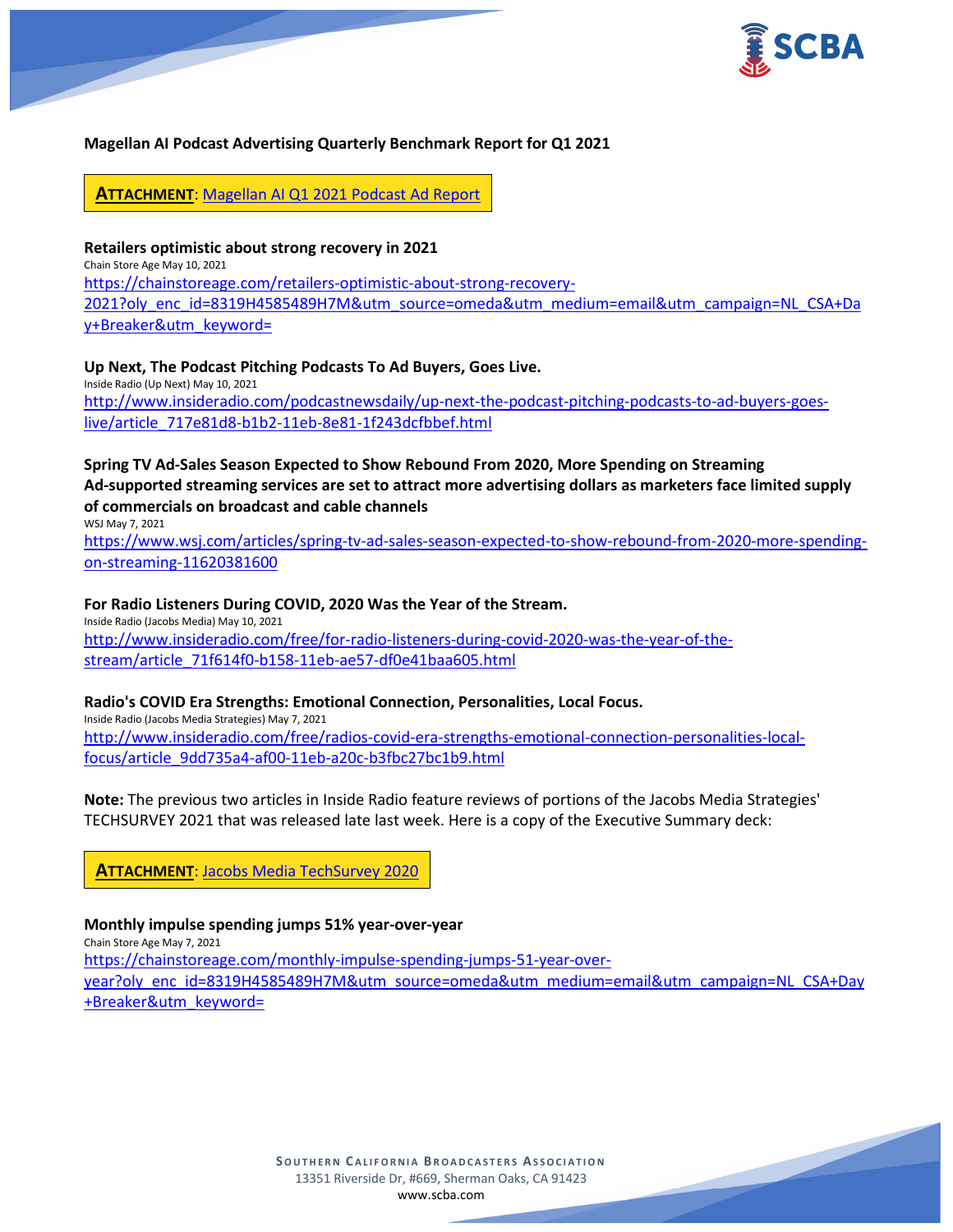

# **Mastercard: April retail sales up 23.3%; trends indicate recovering economy Restaurant sector posts second straight month of growth** Chain Store Age May 6, 2021

[https://chainstoreage.com/mastercard-april-retail-sales-233-trends-indicate-recovering](https://chainstoreage.com/mastercard-april-retail-sales-233-trends-indicate-recovering-economy?oly_enc_id=8319H4585489H7M&utm_source=omeda&utm_medium=email&utm_campaign=NL_CSA+Day+Breaker&utm_keyword=)[economy?oly\\_enc\\_id=8319H4585489H7M&utm\\_source=omeda&utm\\_medium=email&utm\\_campaign=NL\\_CSA](https://chainstoreage.com/mastercard-april-retail-sales-233-trends-indicate-recovering-economy?oly_enc_id=8319H4585489H7M&utm_source=omeda&utm_medium=email&utm_campaign=NL_CSA+Day+Breaker&utm_keyword=) [+Day+Breaker&utm\\_keyword=](https://chainstoreage.com/mastercard-april-retail-sales-233-trends-indicate-recovering-economy?oly_enc_id=8319H4585489H7M&utm_source=omeda&utm_medium=email&utm_campaign=NL_CSA+Day+Breaker&utm_keyword=)

# **You Are Not in The Radio Business**

Radio Ink (Randy Lane) May 9, 2021 [https://radioink.com/2021/05/09/you-are-not-in-the-radio](https://radioink.com/2021/05/09/you-are-not-in-the-radio-business/?vgo_ee=g4MdIIvetgiR1mkR7kijJ4BI1h38V58Ke8bVrp%2FmcsM%3D)[business/?vgo\\_ee=g4MdIIvetgiR1mkR7kijJ4BI1h38V58Ke8bVrp%2FmcsM%3D](https://radioink.com/2021/05/09/you-are-not-in-the-radio-business/?vgo_ee=g4MdIIvetgiR1mkR7kijJ4BI1h38V58Ke8bVrp%2FmcsM%3D)

## **How to Increase Your Sales Volume This Year**

SalesFuel May 8, 2021 <https://salesfuel.com/how-to-increase-your-sales-volume-this-year/>

# **Five Buying Decisions EVERY Buyer Makes**

SalesFuel May 8, 2021 <https://salesfuel.com/five-buying-decisions-every-buyer-makes/>

# **Digital Audio And Podcasting Expanding Their Reach Among Moms Says New Edison Study.**

Inside Radio (Edison Research) May 7, 2021 [http://www.insideradio.com/podcastnewsdaily/digital-audio-and-podcasting-expanding-their-reach-among](http://www.insideradio.com/podcastnewsdaily/digital-audio-and-podcasting-expanding-their-reach-among-moms-says-new-edison-study/article_cbc4ab24-af53-11eb-b850-cb2a9034c399.html)[moms-says-new-edison-study/article\\_cbc4ab24-af53-11eb-b850-cb2a9034c399.html](http://www.insideradio.com/podcastnewsdaily/digital-audio-and-podcasting-expanding-their-reach-among-moms-says-new-edison-study/article_cbc4ab24-af53-11eb-b850-cb2a9034c399.html)

# **Don't Forget to Grow Your Accounts!**

Engage April 30, 2021 <https://www.engageselling.com/blog/dont-forget-to-grow-your-accounts/>

# **Why the Best Question Is the One You Never Ask**

The Black Swan Group May 3, 2021 <https://blog.blackswanltd.com/the-edge/why-the-best-question-is-the-one-you-never-ask>

# **Discover Whether You're a Sales Hunter, Farmer, or Trapper**

BlogSpot April 27, 2021 [https://blog.hubspot.com/sales/sales-hunter-farmer](https://blog.hubspot.com/sales/sales-hunter-farmer-trapper?__hstc=201195441.1a2963a9d1dd576753980fbe6c5d29cc.1612388323114.1620240819709.1620848989907.30&__hssc=201195441.1.1620848989907&__hsfp=3162083856)[trapper?\\_\\_hstc=201195441.1a2963a9d1dd576753980fbe6c5d29cc.1612388323114.1620240819709.162084898](https://blog.hubspot.com/sales/sales-hunter-farmer-trapper?__hstc=201195441.1a2963a9d1dd576753980fbe6c5d29cc.1612388323114.1620240819709.1620848989907.30&__hssc=201195441.1.1620848989907&__hsfp=3162083856) [9907.30&\\_\\_hssc=201195441.1.1620848989907&\\_\\_hsfp=3162083856](https://blog.hubspot.com/sales/sales-hunter-farmer-trapper?__hstc=201195441.1a2963a9d1dd576753980fbe6c5d29cc.1612388323114.1620240819709.1620848989907.30&__hssc=201195441.1.1620848989907&__hsfp=3162083856)

# **Mobile Advertisers Flock To Podcasting And Digital Audio In A Soon-To-Be Cookie-Less Ad World.**

Inside Radio May 6, 2021 [http://www.insideradio.com/podcastnewsdaily/mobile-advertisers-flock-to-podcasting-and-digital-audio-in-a](http://www.insideradio.com/podcastnewsdaily/mobile-advertisers-flock-to-podcasting-and-digital-audio-in-a-soon-to-be-cookie-less/article_c72d1480-ae8a-11eb-92ca-dbb5ce8cdad2.html)[soon-to-be-cookie-less/article\\_c72d1480-ae8a-11eb-92ca-dbb5ce8cdad2.html](http://www.insideradio.com/podcastnewsdaily/mobile-advertisers-flock-to-podcasting-and-digital-audio-in-a-soon-to-be-cookie-less/article_c72d1480-ae8a-11eb-92ca-dbb5ce8cdad2.html)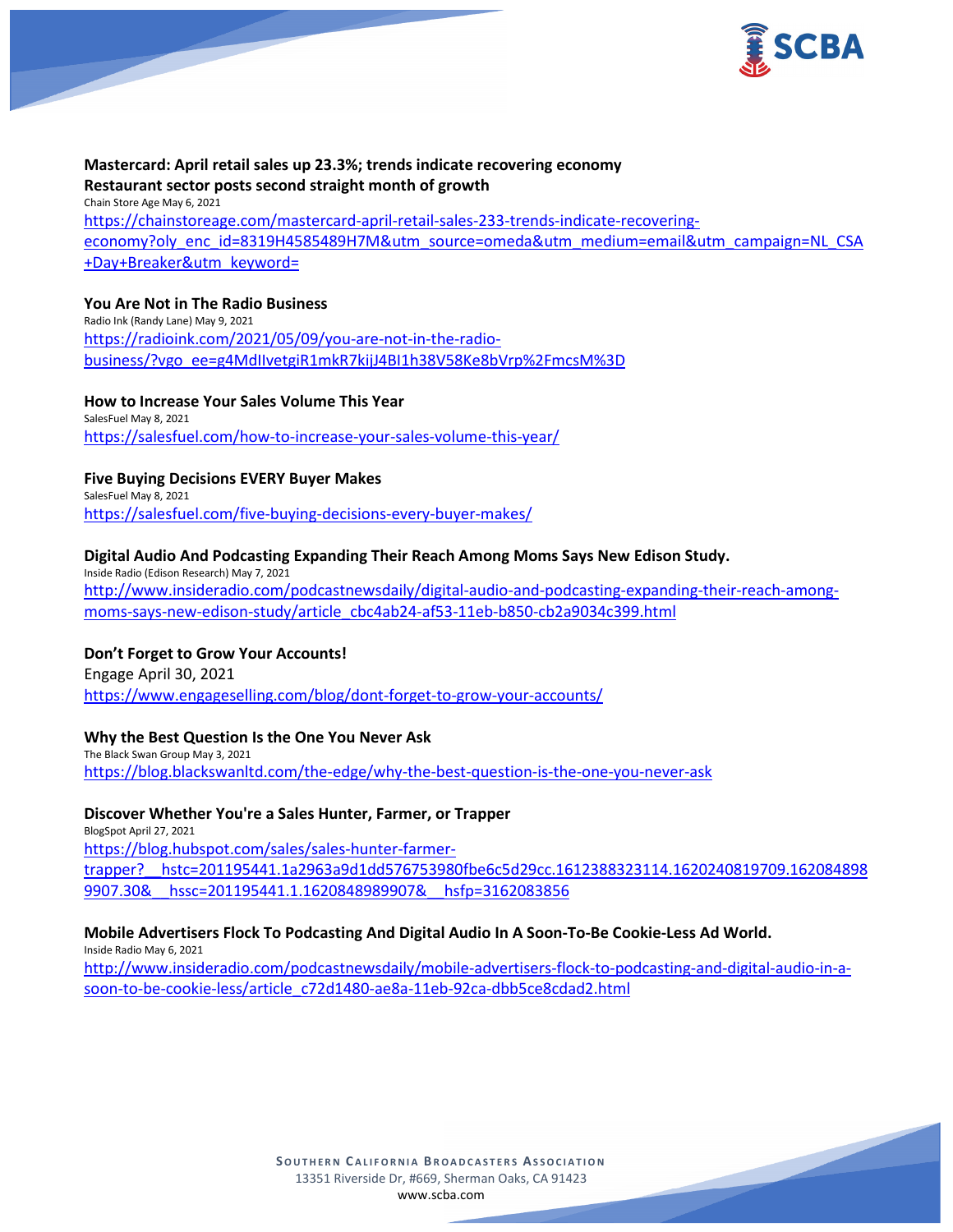

# **RESOURCES AND ARTICLES OF INTEREST TO MANAGERS FOR PLANNING AND FORECASTING:**

**Study: Broadcasters Lose Almost \$2 Billion Annually to Google, Facebook** Broadcasting+Cable May 10, 2021 <https://www.nexttv.com/news/study-broadcasters-lose-almost-dollar2-billion-annually-to-google-facebook>

# **Nielsen Undercounted Viewing, According to Media Rating Council**

**Changes in panel maintenance led to 2% to 6% lower use of TV by 18-49 year olds** Broadcasting+Cable May 10, 2021 <https://www.nexttv.com/news/nielsen-undercounted-viewing-according-to-media-rating-council>

**How Nielsen Undercount Revelations Will Affect The Upfront**

Broadcasting+Cable May 11, 2021 <https://www.nexttv.com/news/how-nielsen-undercount-revelations-will-affect-the-upfront>

# **Contradicting Nielsen, Comscore Says TV Use Didn't Fall in Pandemic**

**More pressure due on Nielsen from VAB**

Broadcasting+Cable May 10, 2021 <https://www.nexttv.com/news/contradicting-nielsen-comscore-says-tv-use-didnt-fall-in-pandemic>

## **Why Declining PUMM Levels Keep Me Up At Night**

Radio Ink (Buzz Knight) May 12, 2021 [https://radioink.com/2021/05/12/why-declining-pumm-levels-keep-me-up-at](https://radioink.com/2021/05/12/why-declining-pumm-levels-keep-me-up-at-night/?vgo_ee=g4MdIIvetgiR1mkR7kijJ4BI1h38V58Ke8bVrp%2FmcsM%3D)[night/?vgo\\_ee=g4MdIIvetgiR1mkR7kijJ4BI1h38V58Ke8bVrp%2FmcsM%3D](https://radioink.com/2021/05/12/why-declining-pumm-levels-keep-me-up-at-night/?vgo_ee=g4MdIIvetgiR1mkR7kijJ4BI1h38V58Ke8bVrp%2FmcsM%3D)

#### **Taking It To The Streets: Live Station Events Are Making Their Safe Return.**

Inside Radio May 11, 2021 [http://www.insideradio.com/free/taking-it-to-the-streets-live-station-events-are-making-their-safe](http://www.insideradio.com/free/taking-it-to-the-streets-live-station-events-are-making-their-safe-return/article_e7d75792-b220-11eb-b7a5-9b01c2d7f10d.html)[return/article\\_e7d75792-b220-11eb-b7a5-9b01c2d7f10d.html](http://www.insideradio.com/free/taking-it-to-the-streets-live-station-events-are-making-their-safe-return/article_e7d75792-b220-11eb-b7a5-9b01c2d7f10d.html)

# **Radio Jockeys For Larger Piece Of Exploding Sports Gambling Ad Pie.**

Inside Radio (Nielsen) May 11, 2021 (Note: This article contains follow-up information to the BIA-Nielsen webinar on this subject that I sent our to everyone a couple of weeks ago) [http://www.insideradio.com/free/radio-jockeys-for-larger-piece-of-exploding-sports-gambling-ad](http://www.insideradio.com/free/radio-jockeys-for-larger-piece-of-exploding-sports-gambling-ad-pie/article_a770cd5a-b220-11eb-82c2-4334c145b8a9.html)[pie/article\\_a770cd5a-b220-11eb-82c2-4334c145b8a9.html](http://www.insideradio.com/free/radio-jockeys-for-larger-piece-of-exploding-sports-gambling-ad-pie/article_a770cd5a-b220-11eb-82c2-4334c145b8a9.html)

# **GroupM Introduces the Media Inclusion Initiative**

MediaPost May 10, 2021

[https://www.mediapost.com/publications/article/363135/groupm-introduces-the-media-inclusion](https://www.mediapost.com/publications/article/363135/groupm-introduces-the-media-inclusion-initiative.html)[initiative.html](https://www.mediapost.com/publications/article/363135/groupm-introduces-the-media-inclusion-initiative.html)

**The Marketing and Advertising Agency Report 2021**

**Navigating Pressures and Seizing Opportunities Through a Pandemic and Beyond** eMarketer May 10, 2021 <https://www.emarketer.com/content/marketing-advertising-agency-report-2021?ecid=NL1001>